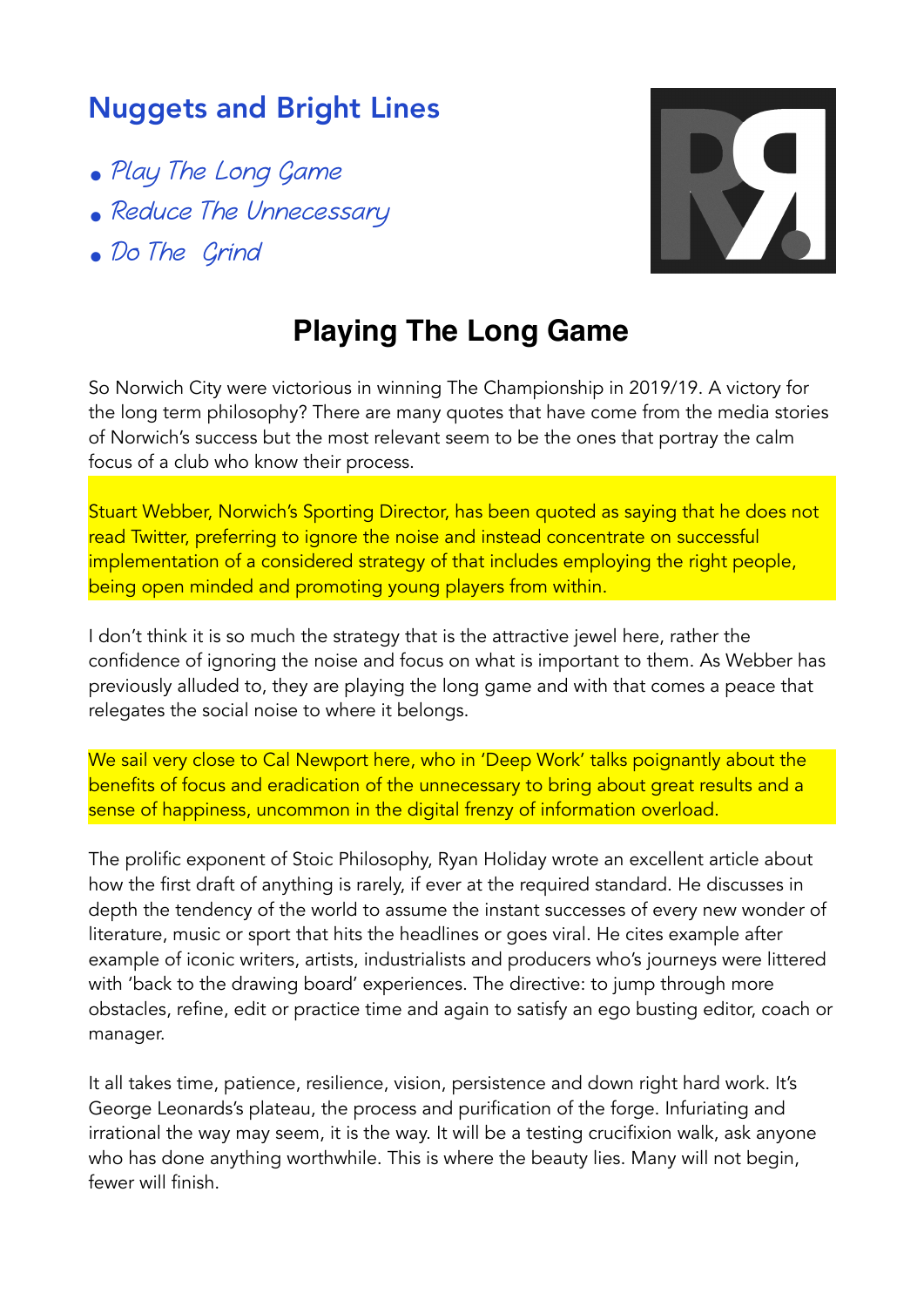It's the long game. It's the only game nature ever plays. Consistently, persistently, quietly, assuredly and on and on and on. Back to the opening subject of this article, well done Norwich City. A fine example and a lesson for us all in the quest for sustained success.

\_\_\_\_\_\_\_\_\_\_\_\_\_\_\_\_\_\_\_\_\_\_

## The Author

*Rob is a UEFA qualified coach with a League Managers Association qualification and a science and medicine background. He has worked in the football industry in Europe, The USA, Asia and Africa; at International, Premiership, League, Non-League and grass roots levels with both World Cup and European Championship experience.* 



| Website        | https://www.robryles.co.uk/                   |
|----------------|-----------------------------------------------|
| Podcast:       | https://apple.co/2OaaMRh                      |
| App            | http://www.ourgameapp.online                  |
| <b>Patreon</b> | https://www.patreon.com/robryles              |
| Facebook       | https://www.facebook.com/Leader.Manager.Coach |
| LinkedIn       | https://www.linkedin.com/in/robertryles/      |
| Twitter        | https://twitter.com/robryleslmc               |
| Instagram      | https://www.instagram.com/leadermanagercoach  |
| Youtube        | https://bit.ly/2N2assD                        |